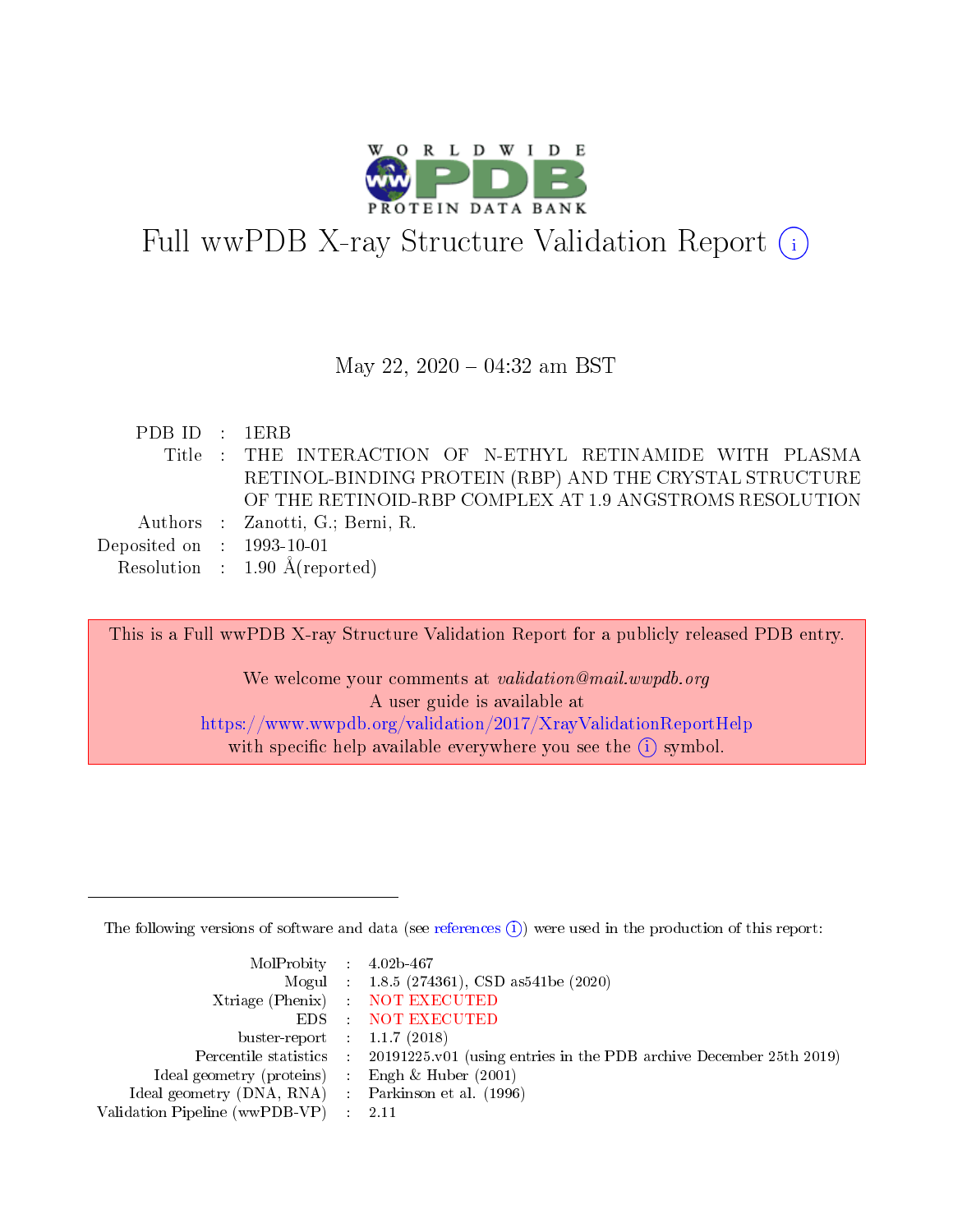## 1 [O](https://www.wwpdb.org/validation/2017/XrayValidationReportHelp#overall_quality)verall quality at a glance  $(i)$

The following experimental techniques were used to determine the structure: X-RAY DIFFRACTION

The reported resolution of this entry is 1.90 Å.

Percentile scores (ranging between 0-100) for global validation metrics of the entry are shown in the following graphic. The table shows the number of entries on which the scores are based.



|                       | Whole archive        | Similar resolution                   |
|-----------------------|----------------------|--------------------------------------|
| Metric                | $(\#\text{Entries})$ | (#Entries, resolution range( $\AA$ ) |
| Clashscore            | 141614               | $6847(1.90-1.90)$                    |
| Ramachandran outliers | 138981               | 6760 (1.90-1.90)                     |
| Sidechain outliers    | 138945               | 6760 (1.90-1.90)                     |

The table below summarises the geometric issues observed across the polymeric chains and their fit to the electron density. The red, orange, yellow and green segments on the lower bar indicate the fraction of residues that contain outliers for  $\geq=3$ , 2, 1 and 0 types of geometric quality criteria respectively. A grey segment represents the fraction of residues that are not modelled. The numeric value for each fraction is indicated below the corresponding segment, with a dot representing fractions  $\epsilon = 5\%$ 

Note EDS was not executed.

| <b>Mol</b> | $\sim$ 1<br>$2$ hain | Length      | Quality of chain |     |     |    |
|------------|----------------------|-------------|------------------|-----|-----|----|
|            | . .                  | 189<br>10 J | 61%              | 19% | 14% | 5% |

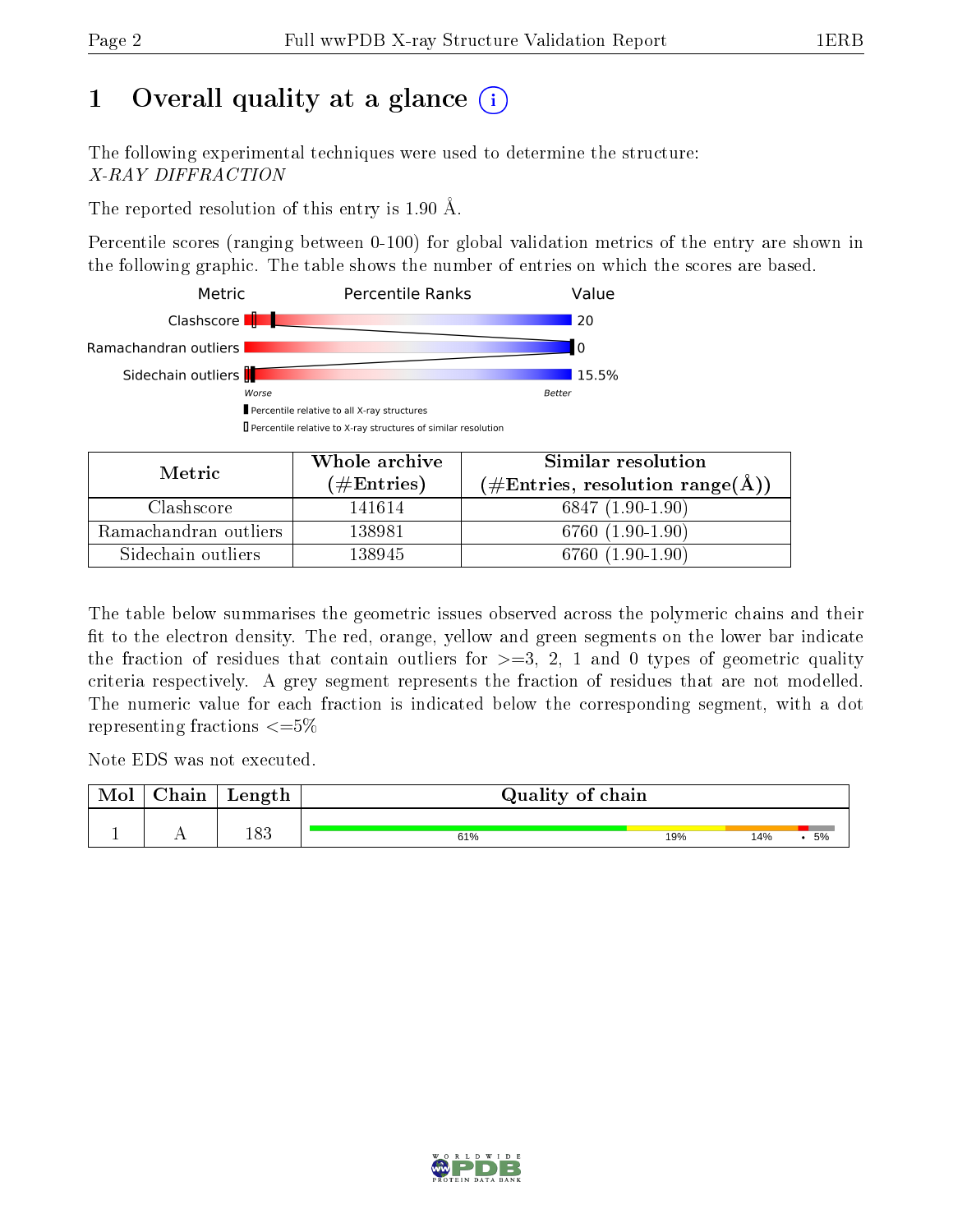## 2 Entry composition (i)

There are 3 unique types of molecules in this entry. The entry contains 1585 atoms, of which 0 are hydrogens and 0 are deuteriums.

In the tables below, the ZeroOcc column contains the number of atoms modelled with zero occupancy, the AltConf column contains the number of residues with at least one atom in alternate conformation and the Trace column contains the number of residues modelled with at most 2 atoms.

Molecule 1 is a protein called RETINOL BINDING PROTEIN.

| Mol | Chain | Residues | $\rm{Atoms}$    |     |     |     | ZeroOcc∣ | $\mid$ AltConf $\mid$ | Trace |  |
|-----|-------|----------|-----------------|-----|-----|-----|----------|-----------------------|-------|--|
|     |       | 71       | Tota.           |     |     |     |          |                       |       |  |
|     |       | 114      | $140^{\degree}$ | 884 | 244 | 263 |          |                       |       |  |

• Molecule 2 is N-ETHYL RETINAMIDE (three-letter code: ETR) (formula:  $C_{22}H_{33}NO$ ).



| $\bf{Mol}$ | $\mid$ Chain $\mid$ Residues | Atoms     |  |  | $ZeroOcc \mid AltConf$ |  |
|------------|------------------------------|-----------|--|--|------------------------|--|
|            |                              | Total C N |  |  |                        |  |

• Molecule 3 is water.

|  | Mol   Chain   Residues | Atoms                   | $\mid$ ZeroOcc $\mid$ AltConf $\mid$ |  |
|--|------------------------|-------------------------|--------------------------------------|--|
|  | $160\,$                | Total<br>$160\,$<br>160 |                                      |  |

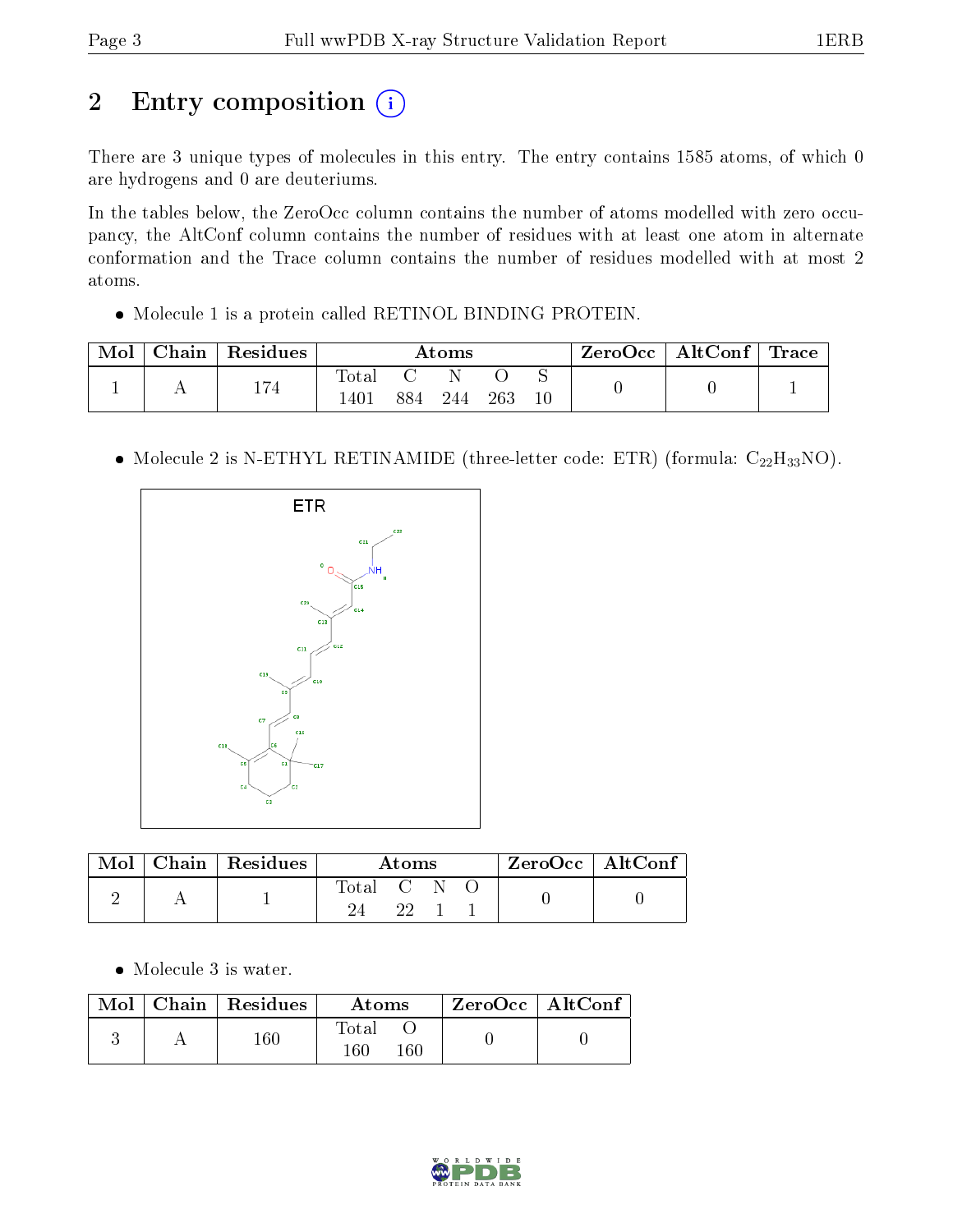### 3 Residue-property plots (i)

These plots are drawn for all protein, RNA and DNA chains in the entry. The first graphic for a chain summarises the proportions of the various outlier classes displayed in the second graphic. The second graphic shows the sequence view annotated by issues in geometry. Residues are colorcoded according to the number of geometric quality criteria for which they contain at least one outlier: green  $= 0$ , yellow  $= 1$ , orange  $= 2$  and red  $= 3$  or more. Stretches of 2 or more consecutive residues without any outlier are shown as a green connector. Residues present in the sample, but not in the model, are shown in grey.

Note EDS was not executed.

• Molecule 1: RETINOL BINDING PROTEIN



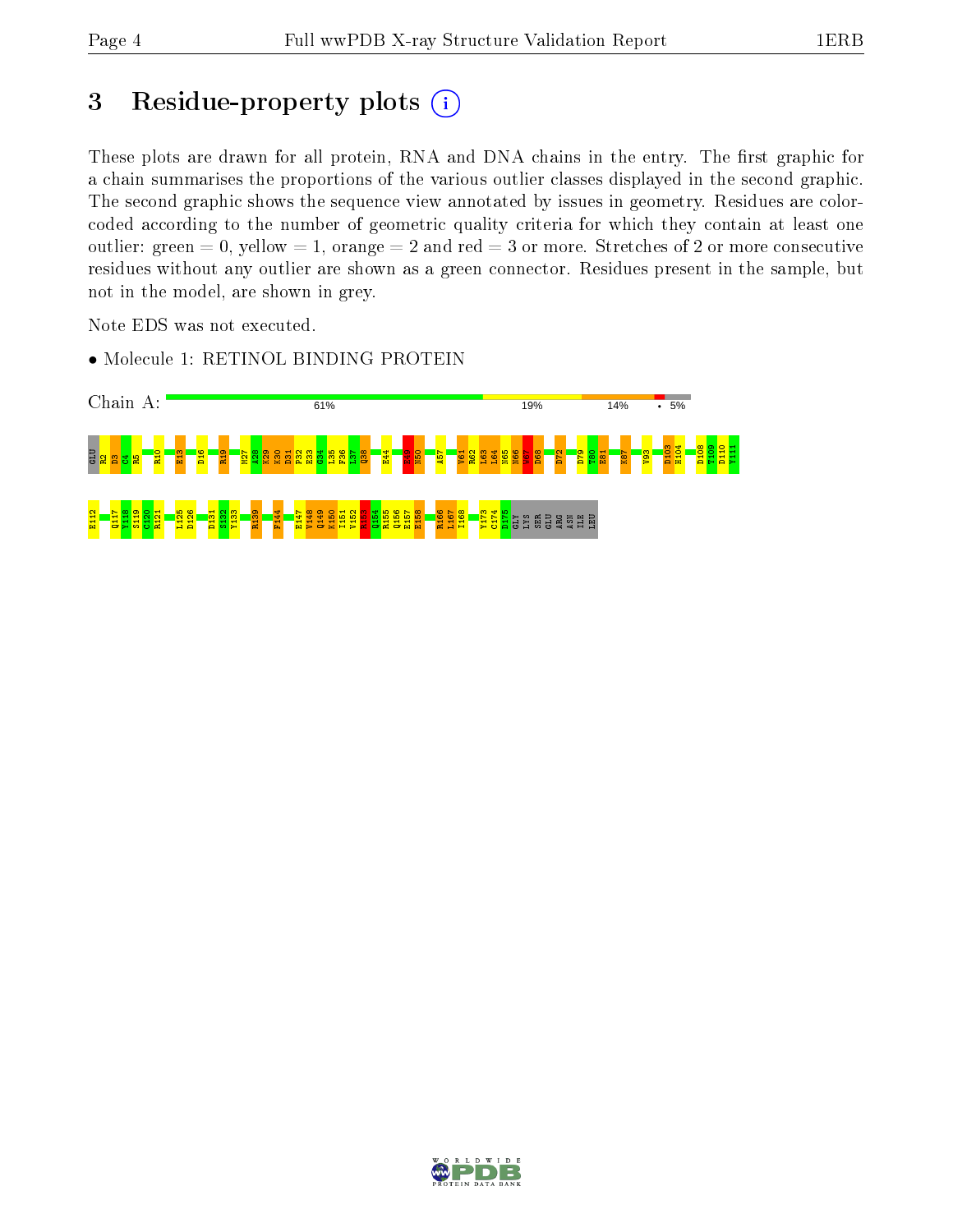## 4 Data and refinement statistics  $(i)$

Xtriage (Phenix) and EDS were not executed - this section is therefore incomplete.

| Property                               | Value                                                       | <b>Source</b> |
|----------------------------------------|-------------------------------------------------------------|---------------|
| Space group                            | P 21 21 21                                                  | Depositor     |
| Cell constants                         | $\overline{4}6.27\text{\AA}$<br>$49.11\text{\AA}$<br>76.41Å | Depositor     |
| a, b, c, $\alpha$ , $\beta$ , $\gamma$ | $90.00^\circ$<br>$90.00^\circ$<br>$90.00^\circ$             |               |
| Resolution (A)                         | (Not available)<br>1.90<br>$\overline{\phantom{m}}$         | Depositor     |
| % Data completeness                    | (Not available) ((Not available)-1.90)                      | Depositor     |
| (in resolution range)                  |                                                             |               |
| $\mathrm{R}_{merge}$                   | (Not available)                                             | Depositor     |
| $\mathrm{R}_{sym}$                     | (Not available)                                             | Depositor     |
| Refinement program                     | TNT                                                         | Depositor     |
| $R, R_{free}$                          | (Not available)<br>0.172                                    | Depositor     |
| Estimated twinning fraction            | $\overline{\text{No}}$ twinning to report.                  | Xtriage       |
| Total number of atoms                  | 1585                                                        | wwPDB-VP      |
| Average B, all atoms $(A^2)$           | 34.0                                                        | wwPDB-VP      |

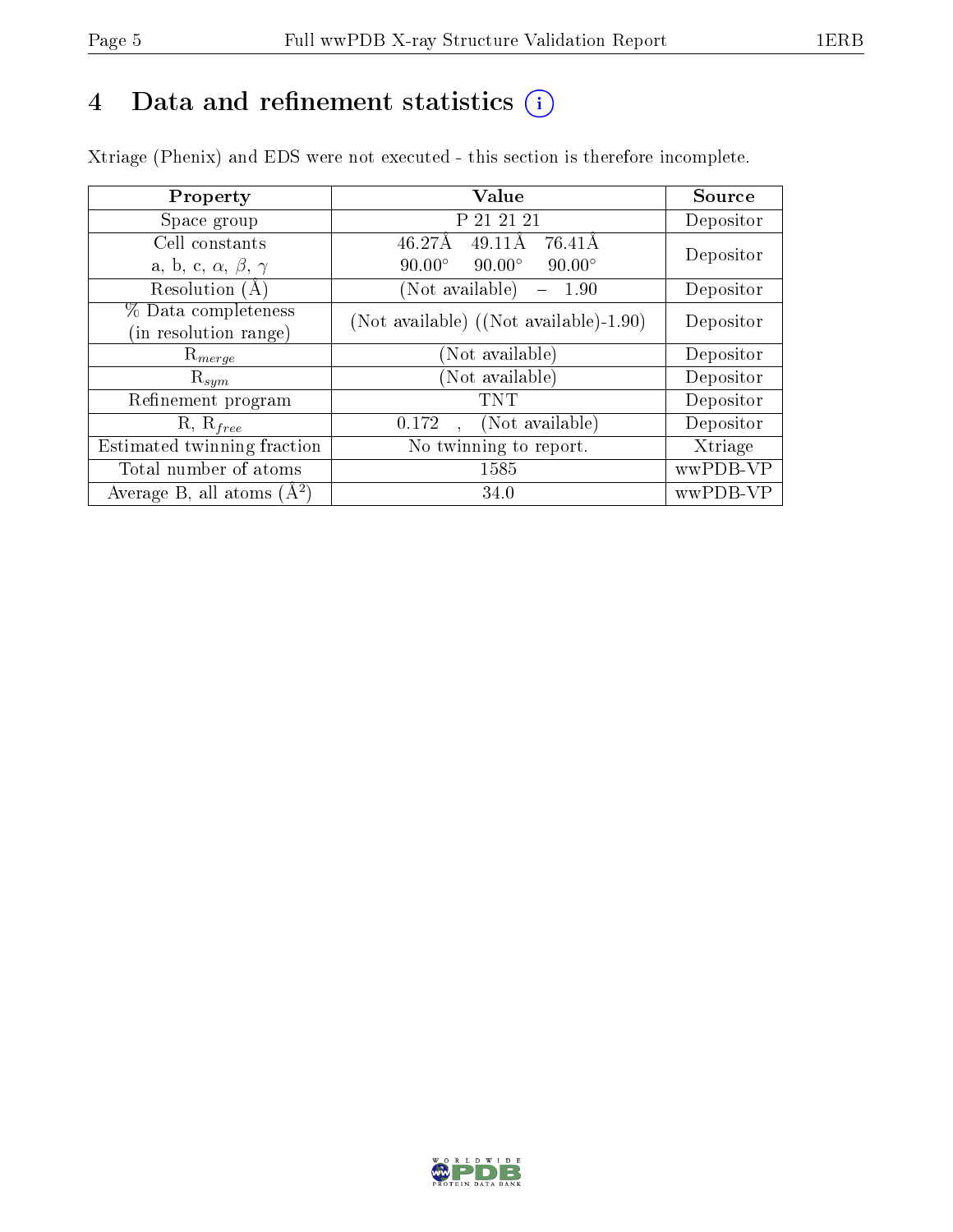## 5 Model quality  $(i)$

### 5.1 Standard geometry  $(i)$

Bond lengths and bond angles in the following residue types are not validated in this section: ETR

The Z score for a bond length (or angle) is the number of standard deviations the observed value is removed from the expected value. A bond length (or angle) with  $|Z| > 5$  is considered an outlier worth inspection. RMSZ is the root-mean-square of all Z scores of the bond lengths (or angles).

| Mol | Chain |            | Bond lengths     | Bond angles |                     |  |
|-----|-------|------------|------------------|-------------|---------------------|--|
|     |       | RMSZ       | $\# Z  > 5$      | RMSZ        | # $ Z  > 5$         |  |
|     |       | $\rm 0.83$ | $10/1435(0.7\%)$ | 1.45        | $28/1938$ $(1.4\%)$ |  |

All (10) bond length outliers are listed below:

| Mol | Chain | Res | Type       | Atoms    | $\mathbf{Z}$ | Observed $(A)$ | Ideal(A) |
|-----|-------|-----|------------|----------|--------------|----------------|----------|
| 1   | А     | 147 | GLU        | $CD-OE2$ | 7.20         | 1.33           | 1.25     |
| 1   | А     | 33  | GLU        | $CD-OE2$ | 7.12         | 1.33           | 1.25     |
| 1   | А     | 49  | GLU        | $CD-OE2$ | 5.70         | 1.31           | 1.25     |
| 1   | А     | 13  | GLU        | $CD-OE2$ | 5.62         | 1.31           | 1.25     |
| 1   | А     | 44  | GLU        | $CD-OE2$ | 5.53         | 1.31           | 1.25     |
| 1   | А     | 81  | GLU        | $CD-OE2$ | 5.48         | 1.31           | 1.25     |
| 1   | А     | 157 | GLU        | CD-OE1   | 5.42         | 1.31           | 1.25     |
| 1   | А     | 158 | GLU        | $CD-OE1$ | 5.39         | 1.31           | 1.25     |
| 1   | А     | 174 | <b>CYS</b> | $C-N$    | 5.21         | 1.46           | 1.34     |
| 1   | А     | 112 | GLU        | CD-OE1   | 5.17         | 1.31           | 1.25     |

All (28) bond angle outliers are listed below:

| Mol | Chain | Res | <b>Type</b> | Atoms        | Z       | Observed $({}^{\circ})$ | Ideal $(°)$ |
|-----|-------|-----|-------------|--------------|---------|-------------------------|-------------|
|     | А     | 67  | TRP         | $CB-CA-C$    | $-8.53$ | 93.34                   | 110.40      |
|     | А     | 139 | ${\rm ARG}$ | $NE$ -CZ-NH1 | 8.01    | 124.31                  | 120.30      |
|     | A     | 31  | ASP         | $CB-CG-OD1$  | $-7.38$ | 111.66                  | 118.30      |
|     | A     | 121 | $\rm{ARG}$  | NE-CZ-NH1    | 7.36    | 123.98                  | 120.30      |
| 1   | A     | 139 | $\rm{ARG}$  | $CD-NE- CZ$  | 7.05    | 133.47                  | 123.60      |
| 1   | А     | 72  | ASP         | $CB-CG-OD2$  | $-6.73$ | 112.24                  | 118.30      |
| 1   | А     | 153 | $\rm{ARG}$  | NE-CZ-NH1    | 6.61    | 123.60                  | 120.30      |
| 1   | А     | 121 | $\rm{ARG}$  | $CD-NE- CZ$  | 6.49    | 132.69                  | 123.60      |
|     | А     | 68  | ASP         | $CB-CG-OD2$  | $-6.46$ | 112.49                  | 118.30      |
|     | А     | 3   | ASP         | $CB-CG-OD2$  | $-6.36$ | 112.57                  | 118.30      |
|     | А     | 3   | ${\rm ASP}$ | $CB-CG-OD1$  | 6.26    | 123.94                  | 118.30      |

Continued on next page...

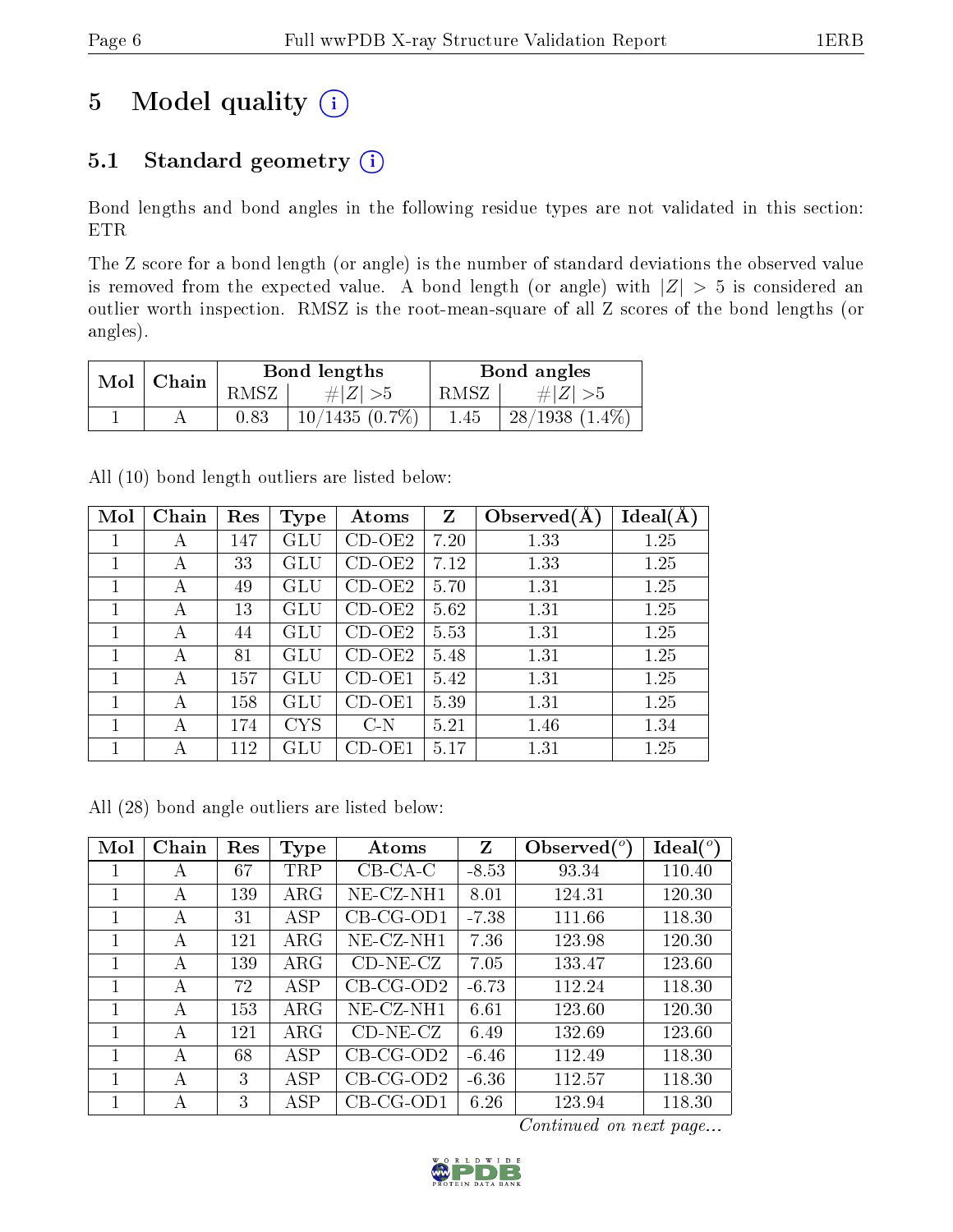| Mol | Chain    | Res     | <b>Type</b> | Atoms                 | $Z_{\parallel}$ | Observed $(°)$ | Ideal $(°)$ |
|-----|----------|---------|-------------|-----------------------|-----------------|----------------|-------------|
| 1   | A        | 144     | PHE         | $CB-CA-C$             | $-6.15$         | 98.10          | 110.40      |
| 1   | A        | 79      | ASP         | $CB-CG-OD1$           | $-6.13$         | 112.78         | 118.30      |
| 1   | A        | 155     | $\rm{ARG}$  | NE-CZ-NH <sub>2</sub> | 6.12            | 123.36         | 120.30      |
| 1   | A        | 131     | ASP         | $CB-CG-OD1$           | $-6.11$         | 112.80         | 118.30      |
| 1   | A        | $110\,$ | ASP         | $CB-CG-OD2$           | $-5.83$         | 113.06         | 118.30      |
| 1   | A        | 66      | ASN         | $N$ -CA-CB            | 5.78            | 121.00         | 110.60      |
| 1   | A        | 72      | ASP         | $CB-CG-OD1$           | 5.68            | 123.42         | 118.30      |
| 1   | A        | 103     | ASP         | $CB-CG-OD1$           | $-5.61$         | 113.25         | 118.30      |
| 1   | $\bf{A}$ | 133     | <b>TYR</b>  | $N$ -CA-CB            | 5.39            | 120.31         | 110.60      |
| 1   | A        | 126     | ASP         | $CB-CG-OD2$           | $-5.32$         | 113.51         | 118.30      |
| 1   | A        | 131     | ASP         | $CB-CG-OD2$           | 5.31            | 123.08         | 118.30      |
| 1   | $\bf{A}$ | 79      | ASP         | $CB-CG-OD2$           | 5.30            | 123.07         | 118.30      |
| 1   | A        | 126     | ASP         | $CB-CG-OD1$           | 5.28            | 123.05         | 118.30      |
| 1   | $\bf{A}$ | 16      | ASP         | $CB-CG-OD2$           | 5.09            | 122.88         | 118.30      |
| 1   | A        | 31      | ASP         | $CB-CG-OD2$           | 5.07            | 122.87         | 118.30      |
| 1   | A        | 110     | ASP         | $CB-CG-OD1$           | 5.05            | 122.85         | 118.30      |
| 1   | A        | 108     | ASP         | $CB-CG-OD1$           | $-5.01$         | 113.79         | 118.30      |

Continued from previous page...

There are no chirality outliers.

There are no planarity outliers.

#### 5.2 Too-close contacts  $(i)$

In the following table, the Non-H and H(model) columns list the number of non-hydrogen atoms and hydrogen atoms in the chain respectively. The H(added) column lists the number of hydrogen atoms added and optimized by MolProbity. The Clashes column lists the number of clashes within the asymmetric unit, whereas Symm-Clashes lists symmetry related clashes.

| Mol |      |      | Chain   Non-H   H(model)   H(added)   Clashes   Symm-Clashes |
|-----|------|------|--------------------------------------------------------------|
|     | 1401 | 1323 |                                                              |
|     |      |      |                                                              |
|     | 160  |      |                                                              |
|     | 1585 | 1355 |                                                              |

The all-atom clashscore is defined as the number of clashes found per 1000 atoms (including hydrogen atoms). The all-atom clashscore for this structure is 20.

All (57) close contacts within the same asymmetric unit are listed below, sorted by their clash magnitude.

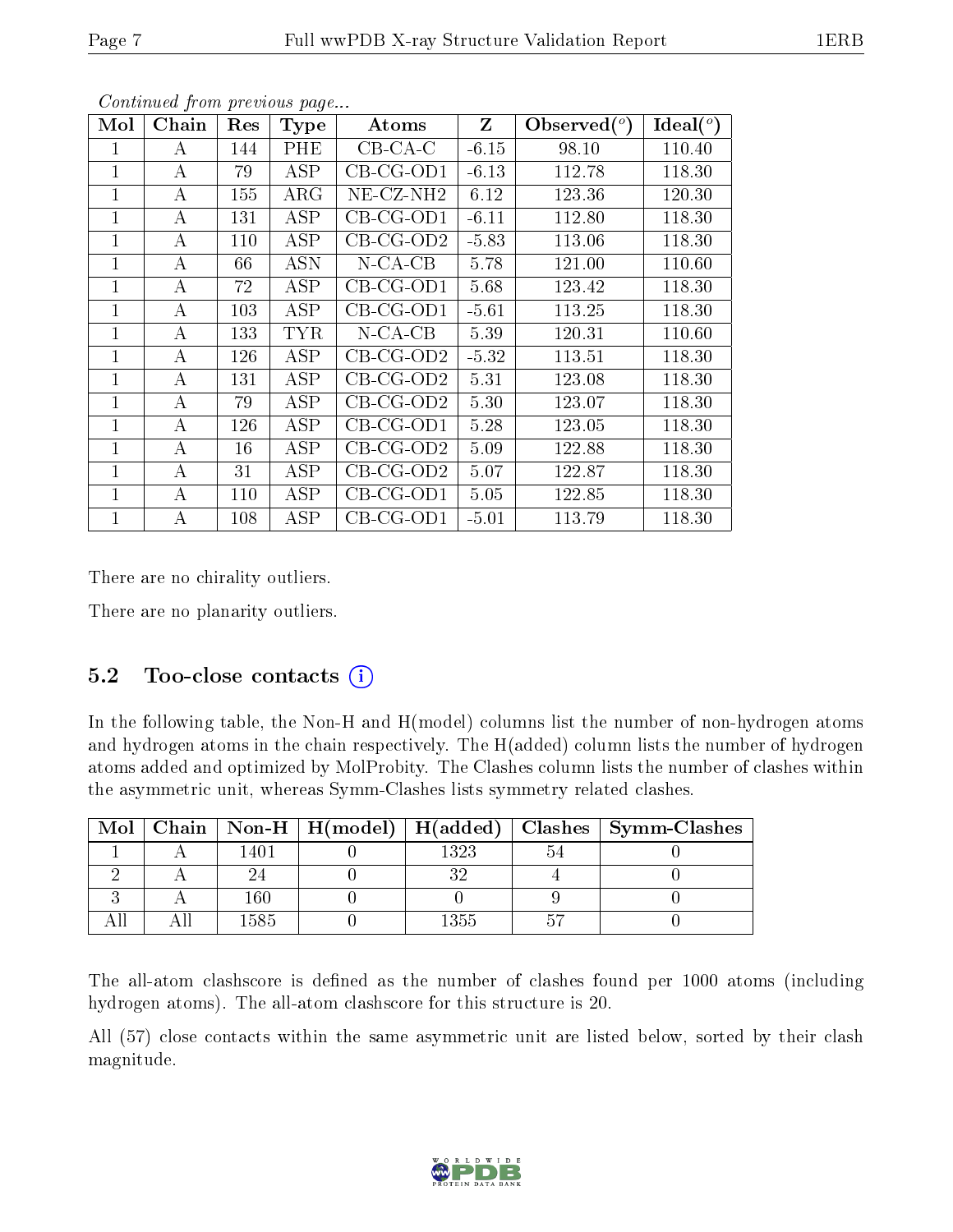| Atom-1               | Atom-2                    | Interatomic    | Clash         |
|----------------------|---------------------------|----------------|---------------|
|                      |                           | distance $(A)$ | overlap $(A)$ |
| 2:A:184:ETR:O        | 2:A:184:ETR:H201          | 1.27           | 1.05          |
| 1:A:2:ARG:HG3        | 1:A:2:ARG:HH11            | 1.26           | 0.99          |
| 1:A:2:ARG:HG3        | 3: A: 199: HOH:O          | 1.63           | 0.98          |
| 1: A:19: ARG: HH11   | 1: A:19: ARG:HG2          | 1.33           | 0.90          |
| 1: A:63:LEU:HB2      | 1:A:67:TRP:HB2            | 1.56           | 0.88          |
| 1: A:150: LYS: HG2   | 1:A:153:ARG:NH1           | 1.90           | 0.86          |
| 2:A:184:ETR:O        | 2:A:184:ETR:C20           | 2.15           | 0.80          |
| 1:A:149:GLN:HG2      | 3:A:260:HOH:O             | 1.82           | 0.79          |
| 1: A:149: GLN: CG    | 3: A:260:HOH:O            | 2.31           | 0.77          |
| 1:A:13:GLU:HB2       | 3: A:318: HOH:O           | 1.88           | 0.72          |
| 1: A:2: ARG: CG      | 3:A:199:HOH:O             | 2.32           | 0.69          |
| 1:A:2:ARG:HG3        | 1: A:2: ARG:NH1           | $2.01\,$       | 0.68          |
| 1: A:30: LYS: C      | 1:A:30:LYS:HD2            | 2.13           | 0.68          |
| 1:A:29:LYS:HB2       | 1: A: 168: ILE: HD11      | 1.78           | 0.65          |
| 1: A: 150: LYS: HE2  | 1:A:151:ILE:HA            | 1.78           | 0.65          |
| 1:A:19:ARG:HH11      | 1:A:19:ARG:CG             | 2.09           | 0.64          |
| 1:A:149:GLN:HA       | 1: A:149: GLN:OE1         | 1.97           | 0.64          |
| 1: A:87: LYS: NZ     | 3:A:336:HOH:O             | 2.30           | 0.63          |
| 1: A: 150: LYS: O    | 1: A: 153: ARG: HG3       | 2.00           | 0.60          |
| 1:A:10:ARG:HH11      | 1: A:10: ARG:HG3          | 1.67           | 0.58          |
| 1:A:63:LEU:HB3       | 1:A:65:ASN:OD1            | 2.03           | 0.58          |
| 1: A:62: ARG:HG2     | 1:A:68:ASP:OD1            | 2.05           | 0.57          |
| 1: A: 166: ARG: NH2  | 3:A:268:HOH:O             | 2.38           | 0.56          |
| 1:A:3:ASP:OD2        | 1: A:5: ARG:NH2           | 2.30           | 0.56          |
| 1:A:19:ARG:NH1       | 1:A:19:ARG:HG2            | 2.09           | 0.56          |
| 1: A:63:LEU:CB       | 1: A:67:TRP:HB2           | 2.32           | 0.56          |
| 1:A:38:GLN:OE1       | 1: A:62: ARG: HB2         | 2.08           | 0.54          |
| 1: A: 125: LEU: HD22 | 1:A:125:LEU:H             | 1.74           | 0.52          |
| 1: A: 150: LYS: HA   | 1: A: 153: ARG: HG2       | 1.90           | 0.52          |
| 1: A:64:LEU:O        | 1: A:64:LEU:HD13          | 2.11           | 0.51          |
| 1:A:125:LEU:N        | 1: A: 125: LEU: HD22      | 2.27           | 0.50          |
| 1: A:2: ARG:NH1      | $1:A:\overline{2:ARG:CG}$ | 2.68           | 0.50          |
| 1: A:87: LYS: HE2    | 1: A: 103: ASP: OD1       | 2.13           | 0.49          |
| 1:A:149:GLN:HG3      | 3: A:260:HOH:O            | 2.06           | 0.48          |
| 1: A:29: LYS: HE3    | 1:A:29:LYS:HB3            | 1.45           | 0.48          |
| 1:A:144:PHE:HB3      | 1:A:148:VAL:HG22          | 1.95           | 0.47          |
| 1:A:49:GLU:HG2       | 1: A:50: ASN: N           | 2.30           | 0.47          |
| 1:A:72:ASP:HB2       | 1:A:93:VAL:HG22           | 1.97           | 0.47          |
| 1: A:31: ASP:HB3     | 1:A:32:PRO:HD2            | 1.97           | 0.46          |
| 1:A:10:ARG:NH1       | 1: A:10: ARG:HG3          | 2.30           | 0.46          |
| 1:A:63:LEU:HD12      | 1: A:63:LEU:HA            | 1.56           | 0.45          |
| 1: A:5: ARG:NH1      | 3:A:338:HOH:O             | 2.49           | 0.45          |

Continued on next page...

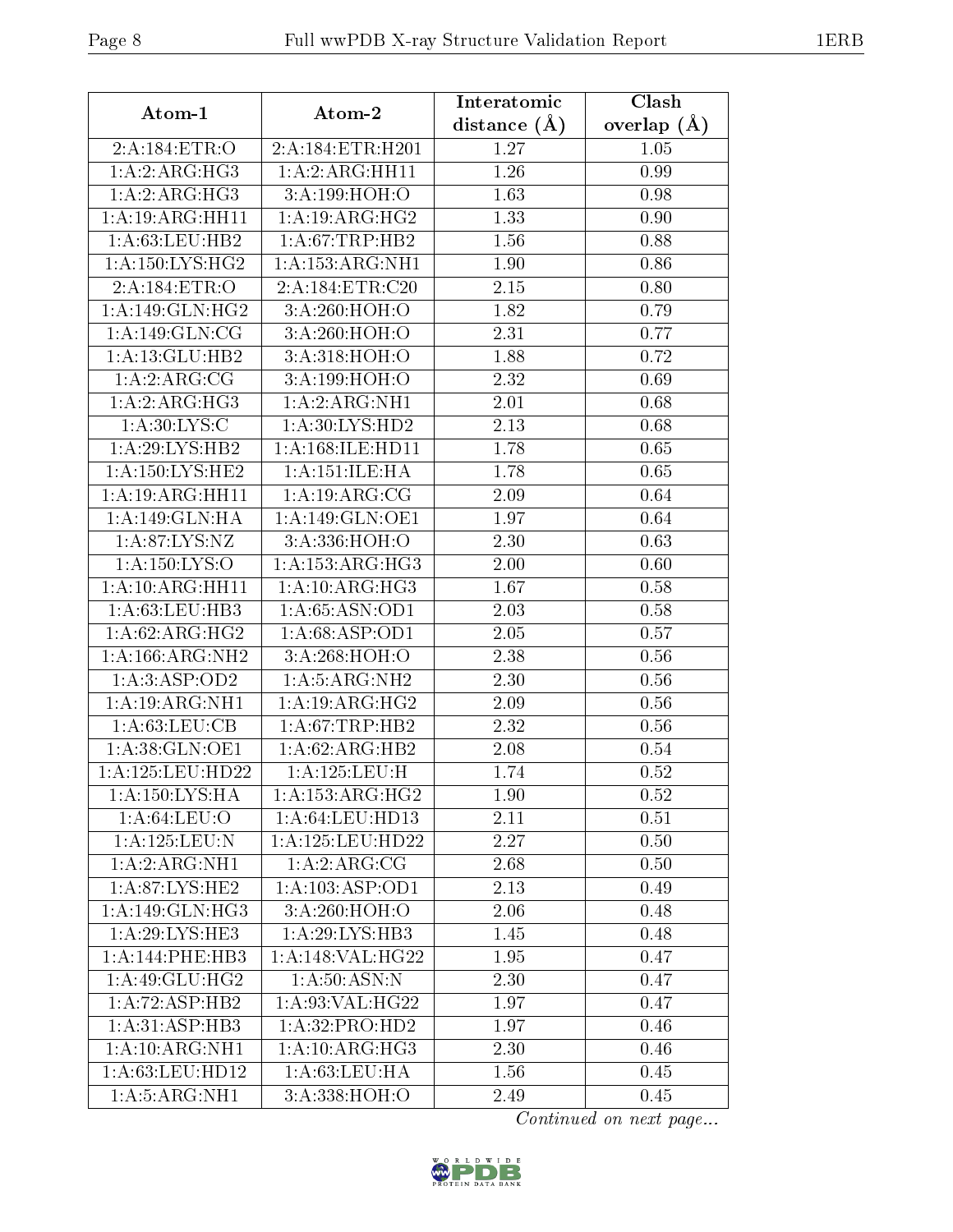|                      |                     | Interatomic    | Clash         |
|----------------------|---------------------|----------------|---------------|
| Atom-1               | Atom-2              | distance $(A)$ | overlap $(A)$ |
| 1:A:2:ARG:NH1        | 1:A:158:GLU:HA      | 2.32           | 0.45          |
| 1: A:3: ASP:CG       | 1: A: 5: ARG: HE    | 2.20           | 0.44          |
| 1: A:68:ASP:HB3      | 1: A:173: TYR:OH    | 2.18           | 0.43          |
| 1: A:57: ALA:HB2     | 2:A:184:ETR:H41     | 1.99           | 0.43          |
| 1: A:65: ASN:ND2     | 1: A:67:TRP:CD2     | 2.79           | 0.43          |
| 1:A:144:PHE:CB       | 1: A:148: VAL:HG22  | 2.49           | 0.42          |
| 1: A:150: LYS:HA     | 1:A:153:ARG:CG      | 2.50           | 0.42          |
| 1: A:63:LEU:HD23     | 1: A:67:TRP:CD1     | 2.55           | 0.42          |
| 1: A: 13: GLU: CD    | 1: A:13: GLU: H     | 2.23           | 0.41          |
| 1: A:36:PHE:O        | 1: A:61:VAL:HG13    | 2.20           | 0.41          |
| 1: A:104: HIS: CE1   | 1:A:117:GLN:HG3     | 2.56           | 0.41          |
| 2:A:184:ETR:H181     | 2:A:184:ETR:C8      | 2.50           | 0.41          |
| 1: A: 167: LEU: HD12 | 1: A: 167: LEU: HA  | 1.86           | 0.41          |
| 1:A:152:VAL:O        | 1: A: 156: GLN: HG3 | 2.21           | 0.40          |
| 1: A:30: LYS: HD2    | 1: A:31: ASP:N      | 2.35           | 0.40          |

Continued from previous page...

There are no symmetry-related clashes.

### 5.3 Torsion angles  $(i)$

#### 5.3.1 Protein backbone  $(i)$

In the following table, the Percentiles column shows the percent Ramachandran outliers of the chain as a percentile score with respect to all X-ray entries followed by that with respect to entries of similar resolution.

The Analysed column shows the number of residues for which the backbone conformation was analysed, and the total number of residues.

| Mol   Chain | Analysed                                | Favoured   Allowed   Outliers   Percentiles |  |  |                             |
|-------------|-----------------------------------------|---------------------------------------------|--|--|-----------------------------|
|             | $172/183$ (94\%)   168 (98\%)   4 (2\%) |                                             |  |  | $\boxed{100}$ $\boxed{100}$ |

There are no Ramachandran outliers to report.

#### 5.3.2 Protein sidechains (i)

In the following table, the Percentiles column shows the percent sidechain outliers of the chain as a percentile score with respect to all X-ray entries followed by that with respect to entries of similar resolution.

The Analysed column shows the number of residues for which the sidechain conformation was

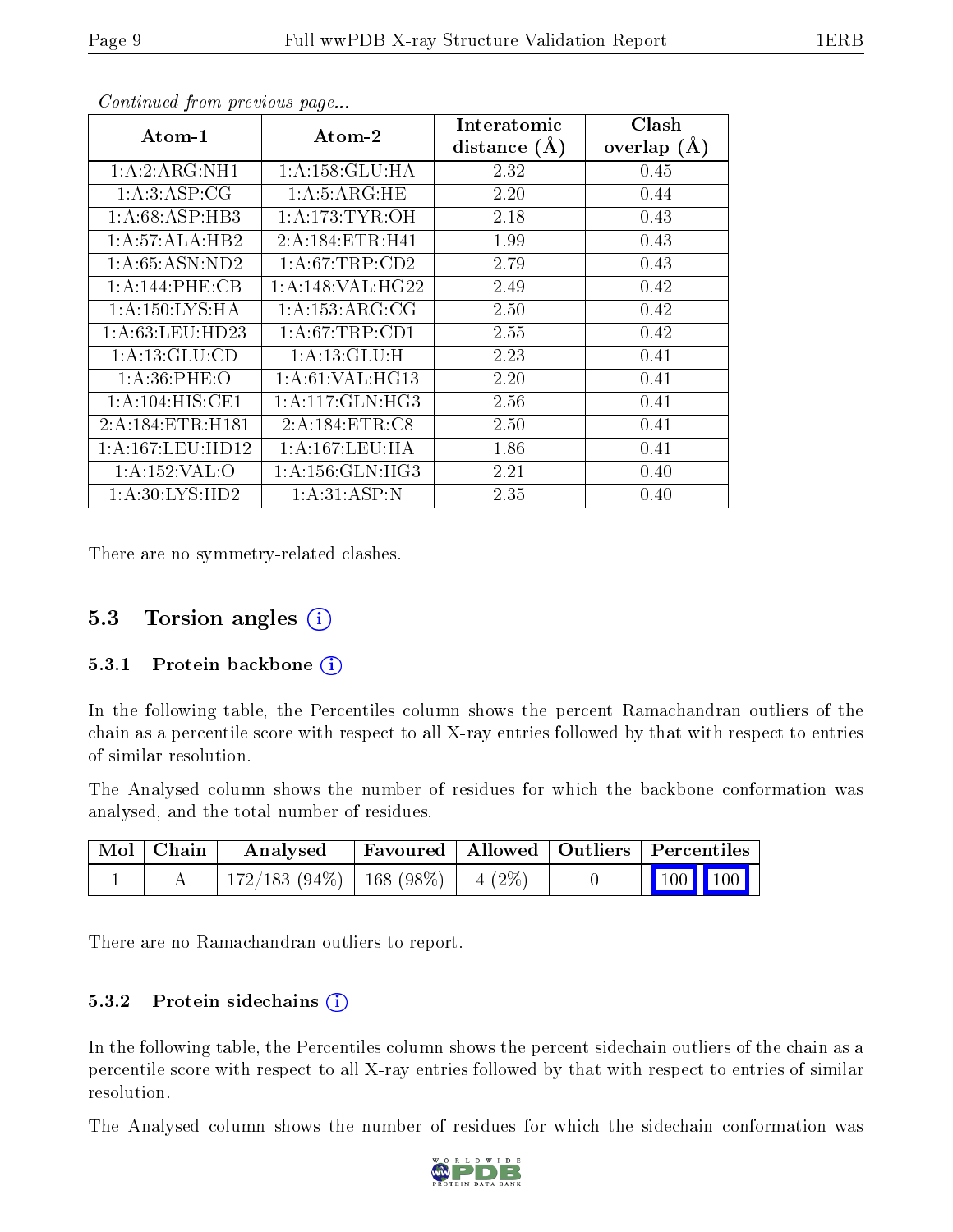| analysed, and the total number of residues. |  |  |  |  |  |  |
|---------------------------------------------|--|--|--|--|--|--|
|---------------------------------------------|--|--|--|--|--|--|

| Mol   Chain | Analysed                                  |  | $\mid$ Rotameric $\mid$ Outliers $\mid$ Percentiles |  |
|-------------|-------------------------------------------|--|-----------------------------------------------------|--|
|             | $148/158$ (94\%)   125 (84\%)   23 (16\%) |  | $\boxed{2}$ $\boxed{1}$                             |  |

All (23) residues with a non-rotameric sidechain are listed below:

| Mol            | Chain                                                                   | Res              | Type                      |
|----------------|-------------------------------------------------------------------------|------------------|---------------------------|
| $\mathbf{1}$   | $\overline{A}$                                                          | $\overline{19}$  | $\overline{\text{ARG}}$   |
| $\mathbf{1}$   | $\frac{\overline{A}}{\overline{A}}$                                     | $\overline{27}$  | MET                       |
| $\overline{1}$ |                                                                         | 29               | $\overline{\text{LYS}}$   |
| $\mathbf{1}$   | $\overline{A}$                                                          | $\overline{30}$  | $\overline{\text{LYS}}$   |
| $\overline{1}$ | $\overline{A}$                                                          | $35\,$           | LEU                       |
| $\overline{1}$ | $\frac{\overline{A}}{\overline{A}}$                                     | 38               | GLN                       |
| $\overline{1}$ |                                                                         | 49               | GLU                       |
| $\mathbf{1}$   |                                                                         | 50               | $\overline{\mathrm{ASN}}$ |
| $\mathbf{1}$   | $\frac{\overline{A}}{\overline{A}}$ $\frac{\overline{A}}{\overline{A}}$ | 61               | $\rm \sqrt{AL}$           |
| $\mathbf{1}$   |                                                                         | $\overline{63}$  | LEU                       |
| $\overline{1}$ |                                                                         | 64               | LEU                       |
| $\mathbf{1}$   |                                                                         | 66               | <b>ASN</b>                |
| $\overline{1}$ | $\overline{A}$                                                          | 67               | <b>TRP</b>                |
| $\overline{1}$ | $\frac{\overline{A}}{\overline{A}}$                                     | 81               | $\overline{{\rm GLU}}$    |
| $\overline{1}$ |                                                                         | $\overline{87}$  | $\overline{\text{LYS}}$   |
| $\mathbf{1}$   | $\overline{A}$                                                          | $\overline{1}19$ | <b>SER</b>                |
| $\mathbf{1}$   | $\overline{A}$                                                          | 139              | $\rm{ARG}$                |
| $\overline{1}$ | $\frac{\overline{A}}{\overline{A}}$                                     | $\overline{148}$ | <b>VAL</b>                |
| $\mathbf{1}$   |                                                                         | 149              | $\overline{\text{GLN}}$   |
| $\overline{1}$ | $\frac{1}{A}$                                                           | 150              | $\overline{\text{LYS}}$   |
| $\mathbf{1}$   | $\overline{A}$                                                          | 153              | $\rm{ARG}$                |
| $\overline{1}$ | $\overline{A}$                                                          | $\overline{166}$ | $\overline{\rm{ARG}}$     |
| $\overline{1}$ | $\overline{\rm A}$                                                      | $\overline{167}$ | LEU                       |

Some sidechains can be flipped to improve hydrogen bonding and reduce clashes. All (2) such sidechains are listed below:

| Mol | Chain | Res | Type  |
|-----|-------|-----|-------|
|     |       | Ч٢  | E PIT |
|     |       | 5۴، |       |

#### 5.3.3 RNA (1)

There are no RNA molecules in this entry.

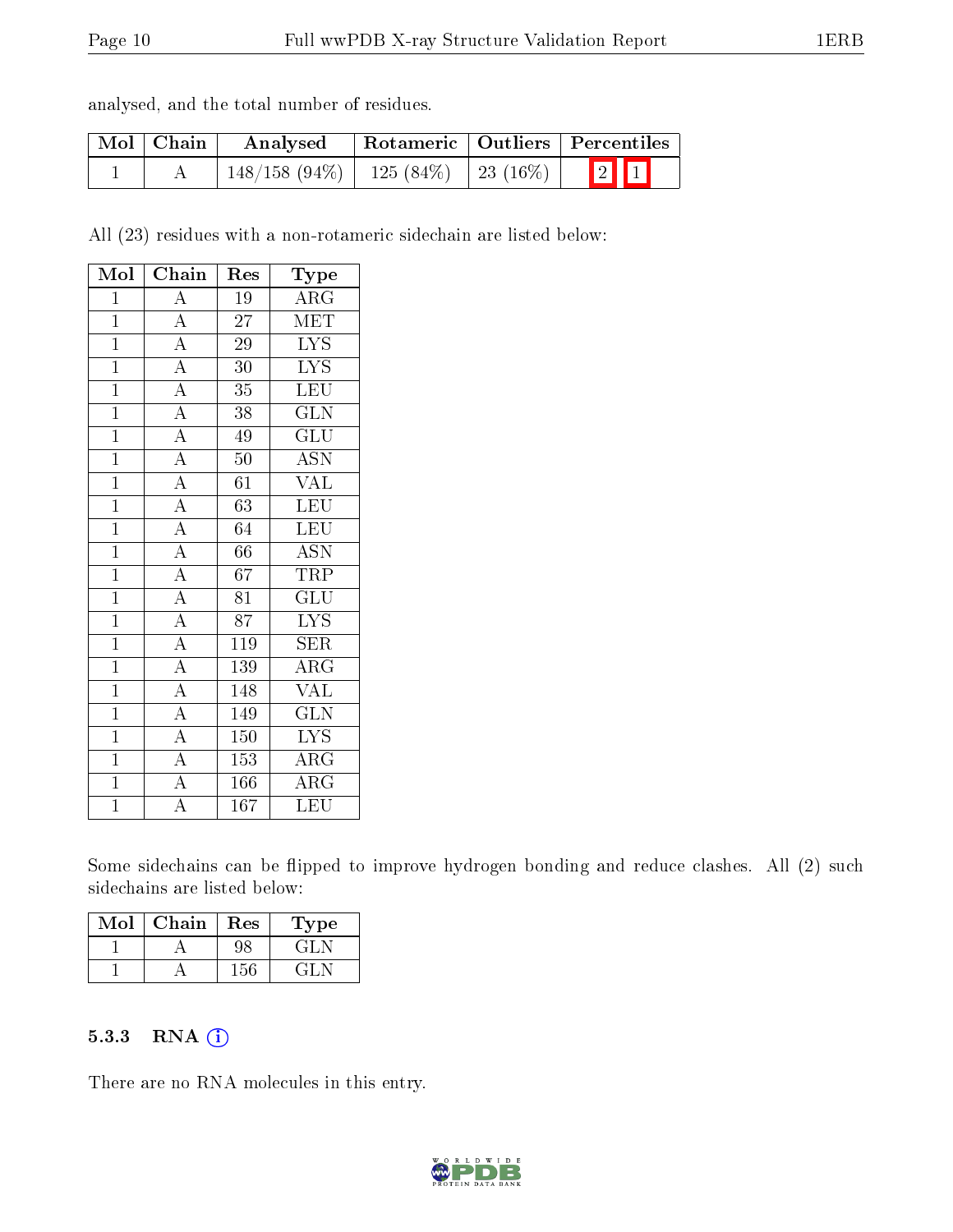#### 5.4 Non-standard residues in protein, DNA, RNA chains (i)

There are no non-standard protein/DNA/RNA residues in this entry.

#### 5.5 Carbohydrates  $(i)$

There are no carbohydrates in this entry.

#### 5.6 Ligand geometry  $(i)$

1 ligand is modelled in this entry.

In the following table, the Counts columns list the number of bonds (or angles) for which Mogul statistics could be retrieved, the number of bonds (or angles) that are observed in the model and the number of bonds (or angles) that are dened in the Chemical Component Dictionary. The Link column lists molecule types, if any, to which the group is linked. The Z score for a bond length (or angle) is the number of standard deviations the observed value is removed from the expected value. A bond length (or angle) with  $|Z| > 2$  is considered an outlier worth inspection. RMSZ is the root-mean-square of all Z scores of the bond lengths (or angles).

| Mol<br>Type |            | Chain | Res | Link   | Bond lengths |      |          | Bond angles |                            |         |
|-------------|------------|-------|-----|--------|--------------|------|----------|-------------|----------------------------|---------|
|             |            |       |     |        | Counts       | RMSZ | H Z      | Counts      | $^{\circ}$ RMSZ $_{\perp}$ | $\# Z $ |
|             | <b>LUD</b> |       | 184 | $\sim$ | 24, 24, 24   | 4.14 | $(29\%)$ | 31,32,32    | 5.60                       | 21(67%) |

In the following table, the Chirals column lists the number of chiral outliers, the number of chiral centers analysed, the number of these observed in the model and the number defined in the Chemical Component Dictionary. Similar counts are reported in the Torsion and Rings columns. '-' means no outliers of that kind were identified.

|     |     |        |                                   | Mol   Type   Chain   Res   Link   Chirals   Torsions | Rings |
|-----|-----|--------|-----------------------------------|------------------------------------------------------|-------|
| ETR | 184 | $\sim$ | <b>Contract Contract Contract</b> | $3/18/35/35$   0/1/1/1                               |       |

All (7) bond length outliers are listed below:

| Mol            | Chain | Res | <b>Type</b> | Atoms                            | Z        | Observed $(A)$ | $Ideal(\AA)$ |
|----------------|-------|-----|-------------|----------------------------------|----------|----------------|--------------|
| $\overline{2}$ | А     | 184 | ETR         | C <sub>14</sub> -C <sub>13</sub> | $-13.93$ | 1.15           | 1.35         |
| $\overline{2}$ | А     | 184 | <b>ETR</b>  | $C15$ N                          | $-10.43$ | 1.10           | 1.34         |
| $\overline{2}$ | А     | 184 | <b>ETR</b>  | $O-C15$                          | 7.32     | 1.38           | 1.24         |
| $\overline{2}$ | А     | 184 | ETR         | $C11-C12$                        | 4.11     | 1.45           | 1.34         |
| $\overline{2}$ |       | 184 | <b>ETR</b>  | $C21-N$                          | 3.57     | 1.58           | 1.46         |
| $\overline{2}$ | А     | 184 | ETR         | $C20-C13$                        | $-3.36$  | 1.43           | 1.50         |
| 2              | А     | 184 | ETR         | $C12-C13$                        | $-2.30$  | 1.41           | 1.45         |

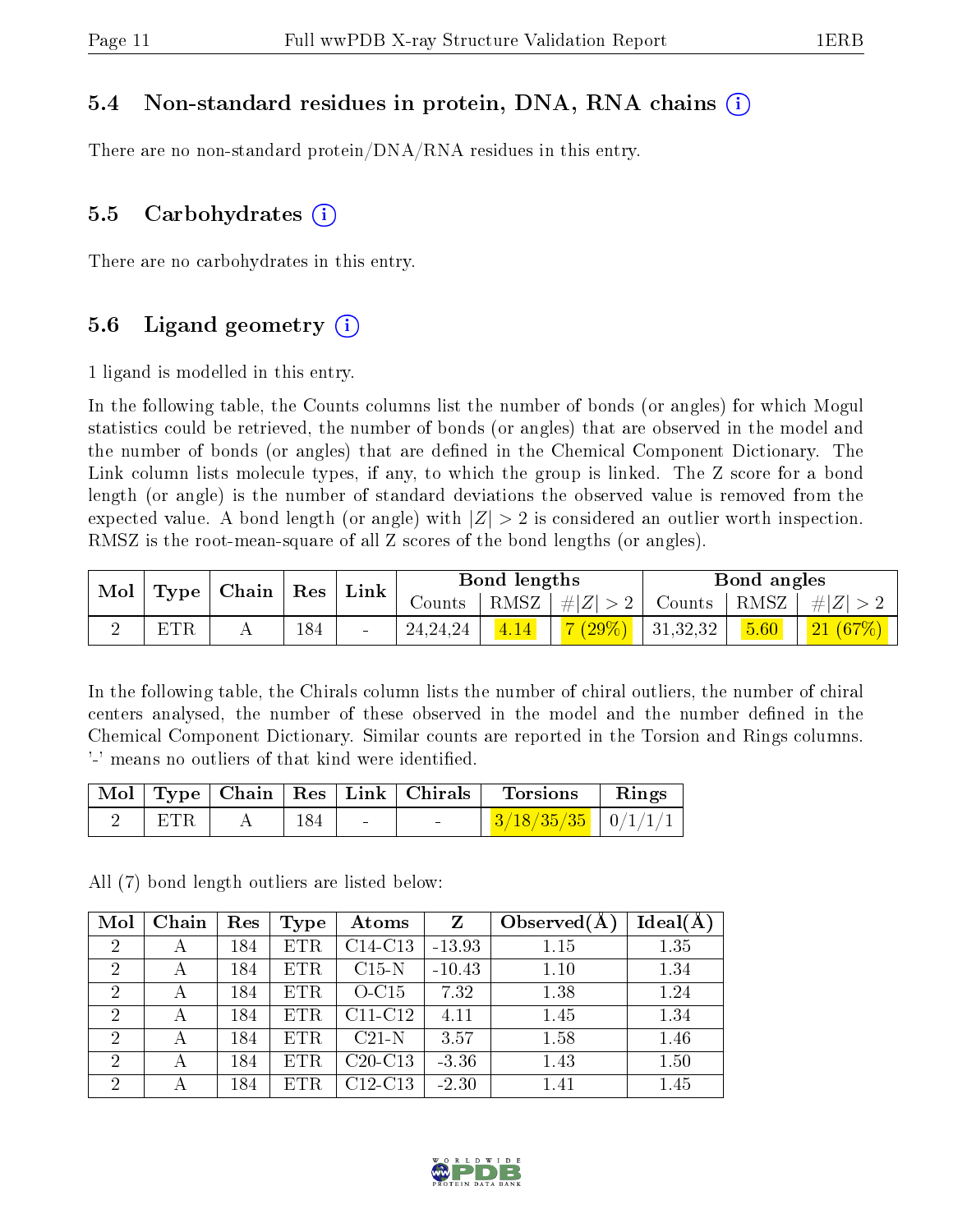| Mol            | Chain            | Res | Type       | Atoms                                             | Z        | Observed $(°)$ | $\text{Ideal}({}^o)$ |
|----------------|------------------|-----|------------|---------------------------------------------------|----------|----------------|----------------------|
| $\overline{2}$ | A                | 184 | <b>ETR</b> | $C11-C10-C9$                                      | $-12.69$ | 109.20         | 127.31               |
| $\overline{2}$ | $\boldsymbol{A}$ | 184 | <b>ETR</b> | $C17-C1-C6$                                       | 11.43    | 128.84         | 110.30               |
| $\overline{2}$ | $\boldsymbol{A}$ | 184 | <b>ETR</b> | $C19-C9-C10$                                      | 11.37    | 138.86         | 122.92               |
| $\overline{2}$ | A                | 184 | <b>ETR</b> | $C16-C1-C6$                                       | $-9.09$  | 95.56          | 110.30               |
| $\overline{2}$ | А                | 184 | <b>ETR</b> | $C7-C8-C9$                                        | $-9.02$  | 112.61         | 126.23               |
| $\overline{2}$ | А                | 184 | <b>ETR</b> | $C1-C6-C5$                                        | $-8.18$  | 111.09         | 122.61               |
| $\overline{2}$ | A                | 184 | <b>ETR</b> | $C8-C9-C10$                                       | $-7.52$  | 107.39         | 118.94               |
| $\overline{2}$ | А                | 184 | <b>ETR</b> | $C1-C6-C7$                                        | 6.77     | 134.93         | 115.78               |
| $\overline{2}$ | А                | 184 | <b>ETR</b> | $C10-C11-C12$                                     | $-5.85$  | 104.95         | 123.22               |
| $\overline{2}$ | A                | 184 | <b>ETR</b> | $C8-C7-C6$                                        | $-5.36$  | 112.16         | 127.20               |
| $\overline{2}$ | А                | 184 | <b>ETR</b> | $C16-C1-C2$                                       | $-5.07$  | 88.61          | 108.91               |
| $\overline{2}$ | А                | 184 | <b>ETR</b> | $C7-C6-C5$                                        | $-4.81$  | 109.82         | 121.46               |
| $\overline{2}$ | $\bf{A}$         | 184 | <b>ETR</b> | $C18-C5-C6$                                       | 4.32     | 129.38         | 124.53               |
| $\overline{2}$ | А                | 184 | <b>ETR</b> | $O-C15-C14$                                       | $-4.11$  | 118.69         | 124.59               |
| $\overline{2}$ | А                | 184 | <b>ETR</b> | $C22-C21-N$                                       | $-4.04$  | 97.57          | 111.52               |
| $\overline{2}$ | $\bf{A}$         | 184 | <b>ETR</b> | $C3-C4-C5$                                        | $-3.38$  | 108.05         | 114.08               |
| $\overline{2}$ | А                | 184 | <b>ETR</b> | $C2-C1-C6$                                        | 3.02     | 115.14         | 110.48               |
| $\overline{2}$ | А                | 184 | <b>ETR</b> | $C19$ -C9-C8                                      | $-2.82$  | 113.64         | 118.08               |
| $\overline{2}$ | $\boldsymbol{A}$ | 184 | <b>ETR</b> | C <sub>20</sub> -C <sub>13</sub> -C <sub>12</sub> | $-2.76$  | 113.72         | 118.08               |
| $\overline{2}$ | $\overline{A}$   | 184 | <b>ETR</b> | $C18-C5-C4$                                       | $-2.54$  | 108.73         | 113.62               |
| $\overline{2}$ | А                | 184 | <b>ETR</b> | $O-C15-N$                                         | 2.53     | 126.43         | 122.23               |

All (21) bond angle outliers are listed below:

There are no chirality outliers.

All (3) torsion outliers are listed below:

| Mol | $\mid$ Chain | Res | Type       | Atoms                                   |
|-----|--------------|-----|------------|-----------------------------------------|
|     |              | 184 | ETR.       | $C14-C15-N-C21$                         |
|     |              | 184 | <b>FTR</b> | $O$ -C <sub>15</sub> -N-C <sub>21</sub> |
|     |              | 184 | F.TR       | $C1-C6-C7-C8$                           |

There are no ring outliers.

1 monomer is involved in 4 short contacts:

|  |           | Mol   Chain   Res   Type   Clashes   Symm-Clashes |
|--|-----------|---------------------------------------------------|
|  | 184 L ETR |                                                   |

The following is a two-dimensional graphical depiction of Mogul quality analysis of bond lengths, bond angles, torsion angles, and ring geometry for all instances of the Ligand of Interest. In addition, ligands with molecular weight > 250 and outliers as shown on the validation Tables will also be included. For torsion angles, if less then 5% of the Mogul distribution of torsion angles is within 10 degrees of the torsion angle in question, then that torsion angle is considered an outlier.

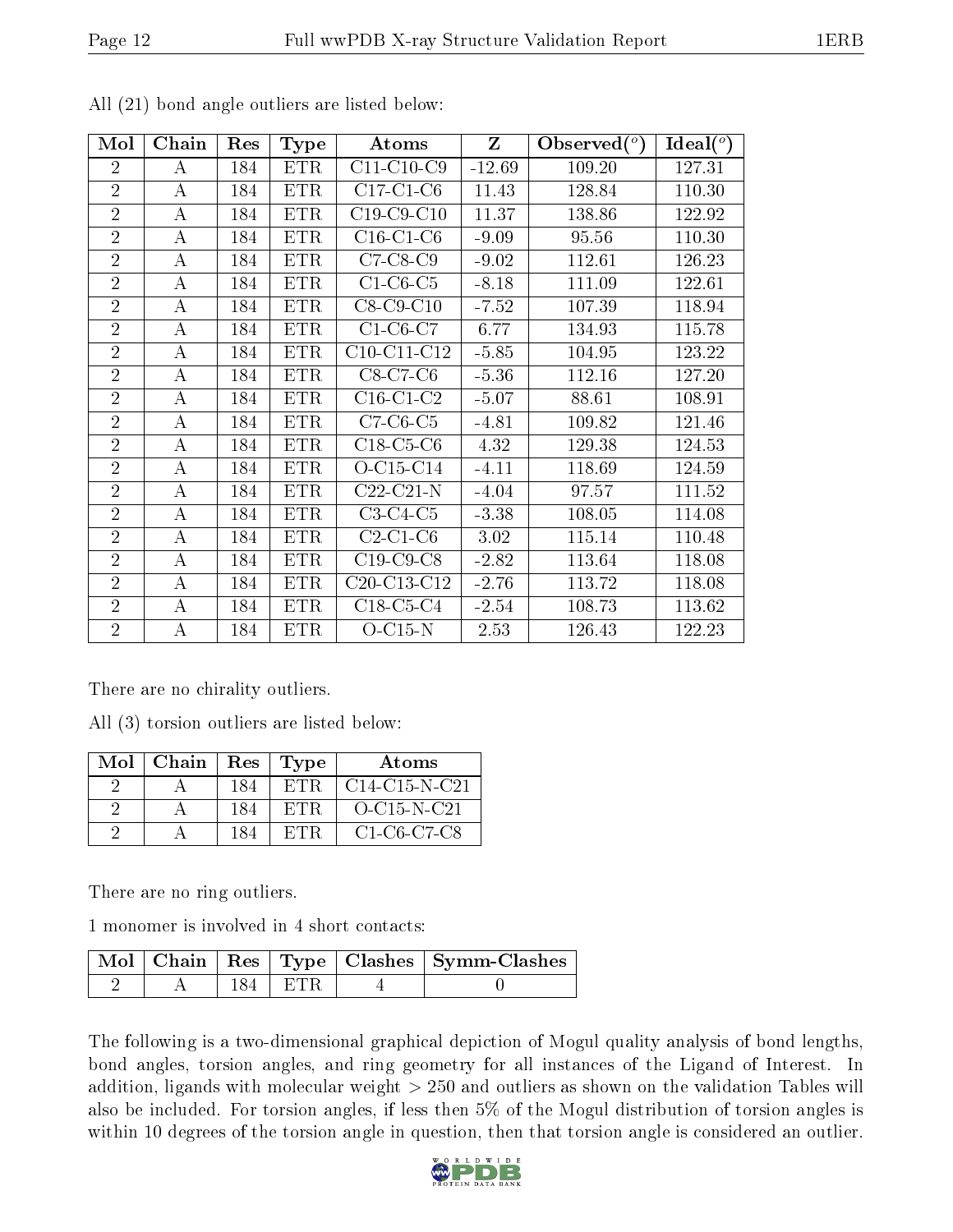Any bond that is central to one or more torsion angles identified as an outlier by Mogul will be highlighted in the graph. For rings, the root-mean-square deviation (RMSD) between the ring in question and similar rings identified by Mogul is calculated over all ring torsion angles. If the average RMSD is greater than 60 degrees and the minimal RMSD between the ring in question and any Mogul-identified rings is also greater than 60 degrees, then that ring is considered an outlier. The outliers are highlighted in purple. The color gray indicates Mogul did not find sufficient equivalents in the CSD to analyse the geometry.



#### 5.7 [O](https://www.wwpdb.org/validation/2017/XrayValidationReportHelp#nonstandard_residues_and_ligands)ther polymers  $(i)$

There are no such residues in this entry.

#### 5.8 Polymer linkage issues  $(i)$

There are no chain breaks in this entry.